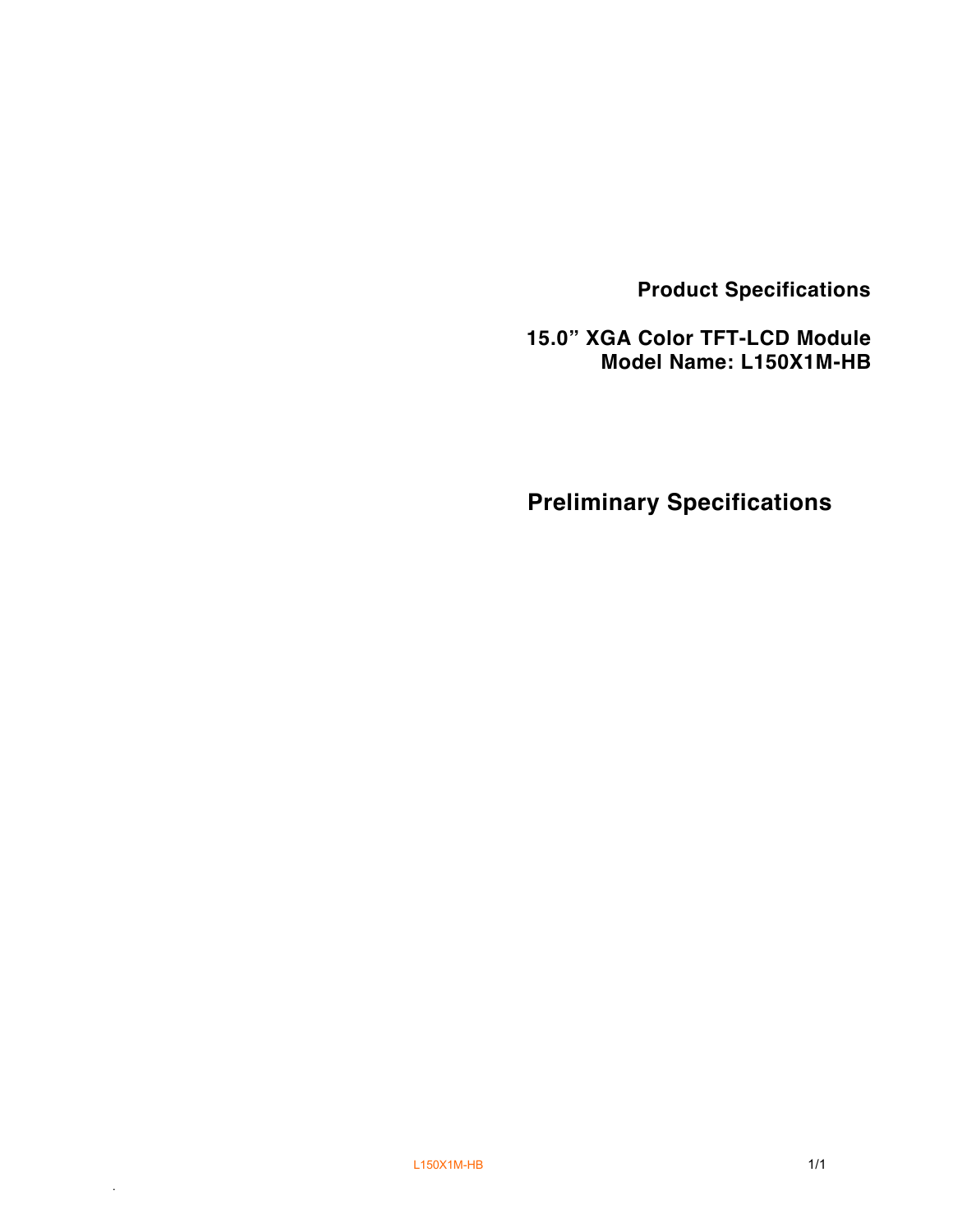# **1.0 General Description**

This specification applies to the 15.0 inch Color TFT-LCD Module L150X1M-HB.

The display supports the XGA (1024(H) x 768(V)) screen format and 16.7M colors (RGB 8-bits data).

All input signals are 2 Channel TTL interface compatible.

This module does not contain an inverter card for backlight.

#### **2.1 Display Characteristics**

.

The following items are characteristics summary on the table under 25 ℃ condition:

| <b>ITEMS</b>                 | Unit                                    | <b>SPECIFICATIONS</b>                     |
|------------------------------|-----------------------------------------|-------------------------------------------|
| Screen diagonal              | [mm]                                    | 381 (15")                                 |
| Outline dimension            | [mm]                                    | 352.5 x 263.5 x 16.5 (typ.)               |
| Display Area                 | [mm]                                    | 304.128 (H) x 228.096(V)                  |
| Resolution                   |                                         | 1024(R,G,B x 3) x 768                     |
| <b>Pixel Pitch</b>           | [mm]                                    | $0.297 \times 0.297$                      |
| Pixel Arrangement            |                                         | R.G.B. Vertical Stripe                    |
| Display Mode                 |                                         | TN mode, Normally White                   |
| Average brightness           | [cd/m <sup>2</sup> ]                    | 450 (typ.)<br>(note 1)                    |
| <b>Brightness uniformity</b> |                                         | 80% (typ.) (note 2)                       |
| Luminance uniformity (TCO99) |                                         | $1.7$ (max.)<br>(note 3)                  |
| Crosstalk                    |                                         | 1.2% (max.) (note 4)                      |
| <b>Contrast Ratio</b>        |                                         | 400:1 (typ.)                              |
| Support color                |                                         | Native 16.7 million(8-bit for R,G,B)      |
| <b>Color Gamut</b>           |                                         | 62% (typ.)                                |
| Viewing angle CR=10          |                                         | 60(left),60(right),40(up),60(down)        |
| Viewing angle CR=5           |                                         | 80(left), 80(right), 50(up), 70(down)     |
| Response Time                | [msec]                                  | 35 (typ.)(Tr +Tf)                         |
| Nominal Input Voltage VDD    | [Volt]                                  | $+3.3 V$                                  |
| Power Consumption            | [Watt]                                  | 16 (typ.)                                 |
| (VDD line + CCFL line)       |                                         |                                           |
| <b>Electrical Interface</b>  |                                         | TTL 2 port (HSYNC, VSYNC, DCLK, DE, DATA) |
| Frame rate                   | <b>IHzl</b>                             | 60 (typ), 75 (max.)                       |
| Weight                       | [Grams]                                 | 1400 (typ.)                               |
| <b>Temperature Range</b>     |                                         |                                           |
| Operating                    | [°C]                                    | 0 to $+50$                                |
| Storage (Shipping)           | $\mathsf{I}^\circ\mathsf{C} \mathsf{I}$ | $-20$ to $+60$                            |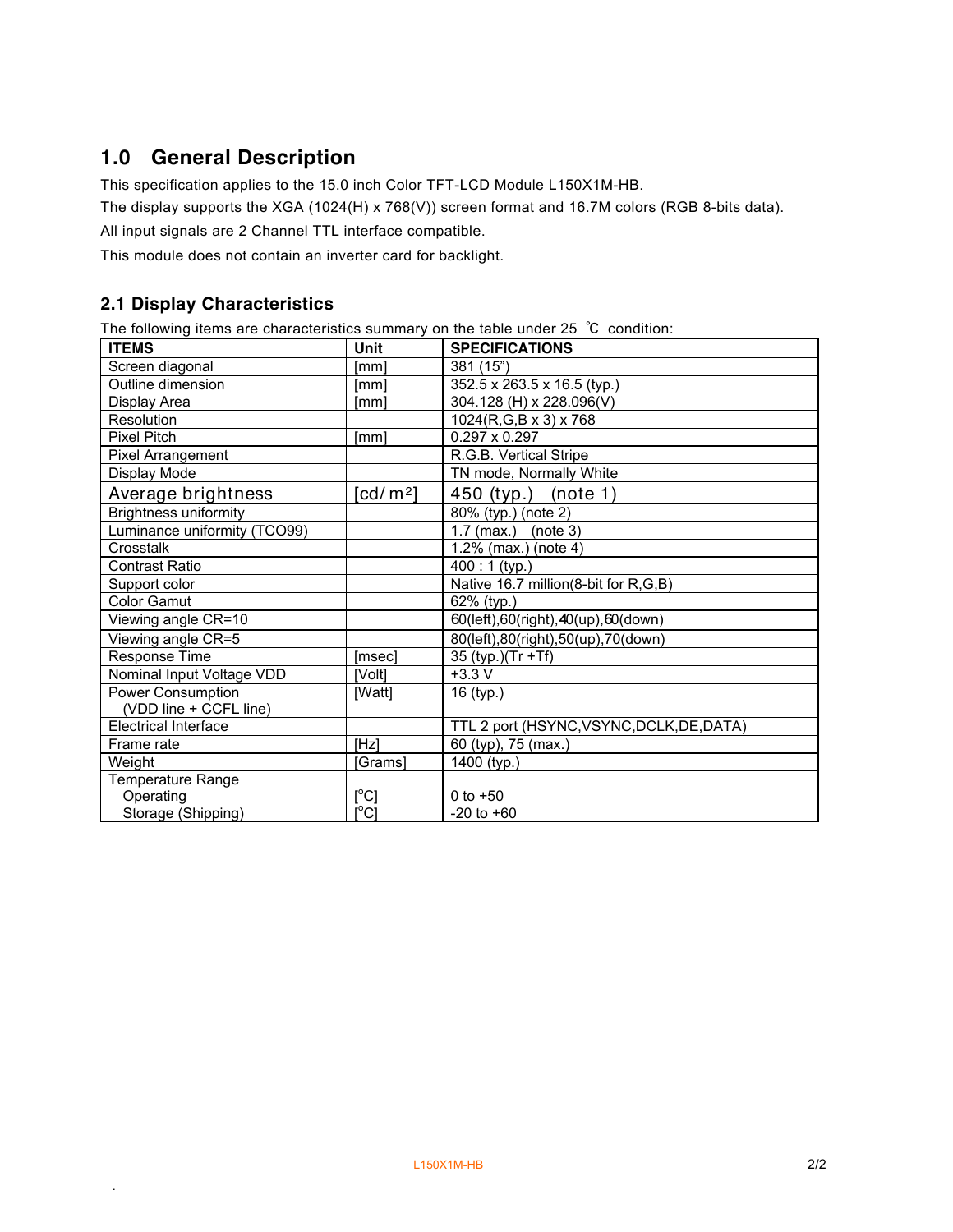

Note 1: Average brightness is the average of brightness value at location 1 to 5 with all pixels displaying white.



Note 3: TCO '99 Certification Requirements and test methods for environmental labeling of Display Report No. 2 defines Luminance uniformity as below:

((Lmax,+30deg. / Lmin,+30deg.) + (Lmax,-30deg. / Lmin,-30deg.)) / 2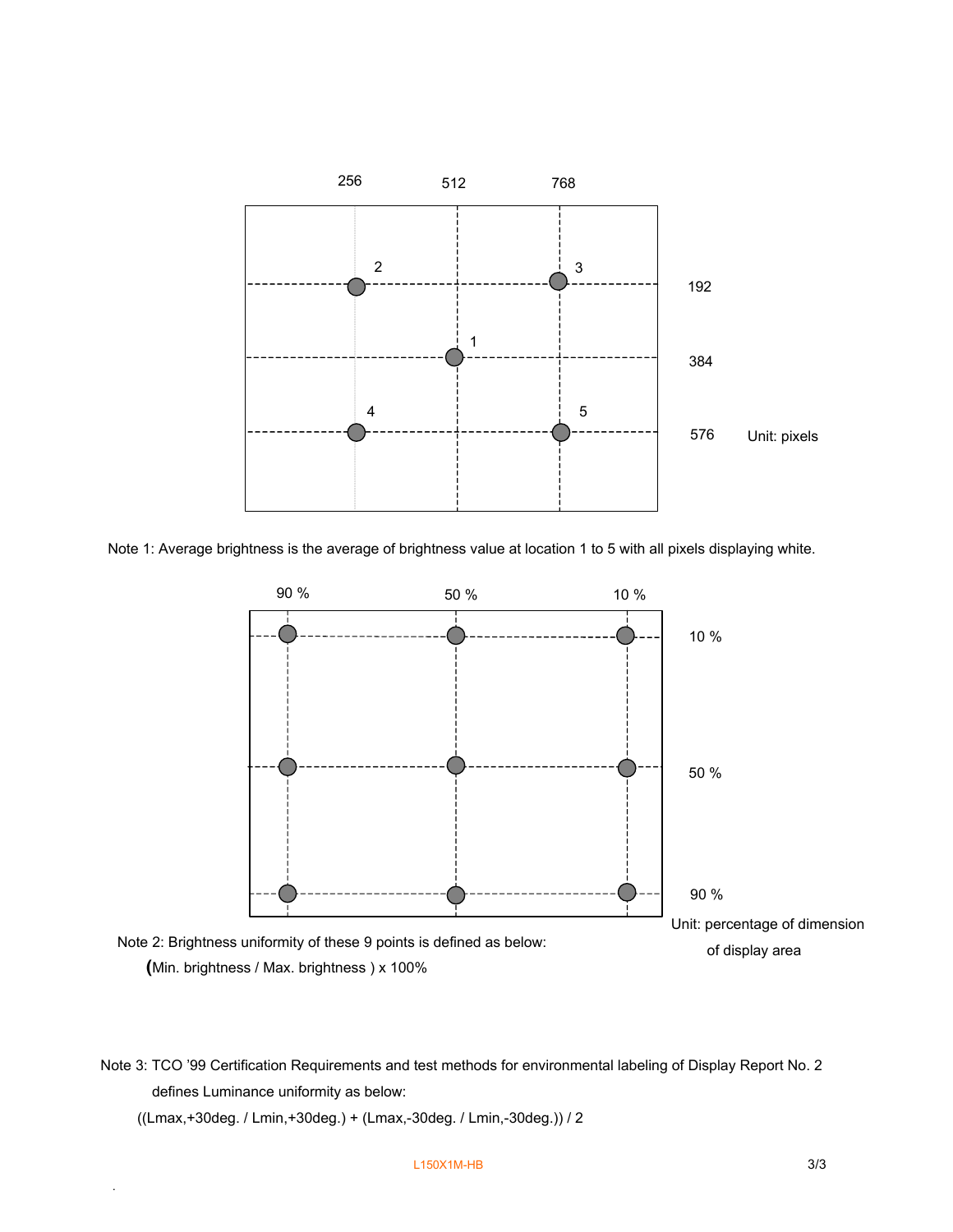

Unit: percentage of dimension of display area

.

 $l L_A-L_A'$  l /  $L_A$  x 100%= 1.2% max.,  $L_A$  and  $L_B$  are brightness at location A and B  $l L_B-L_B$ ' l /  $L_B$  x 100%= 1.2% max.,  $L_{A'}$  and  $L_{B'}$  are brightness at location A' and B'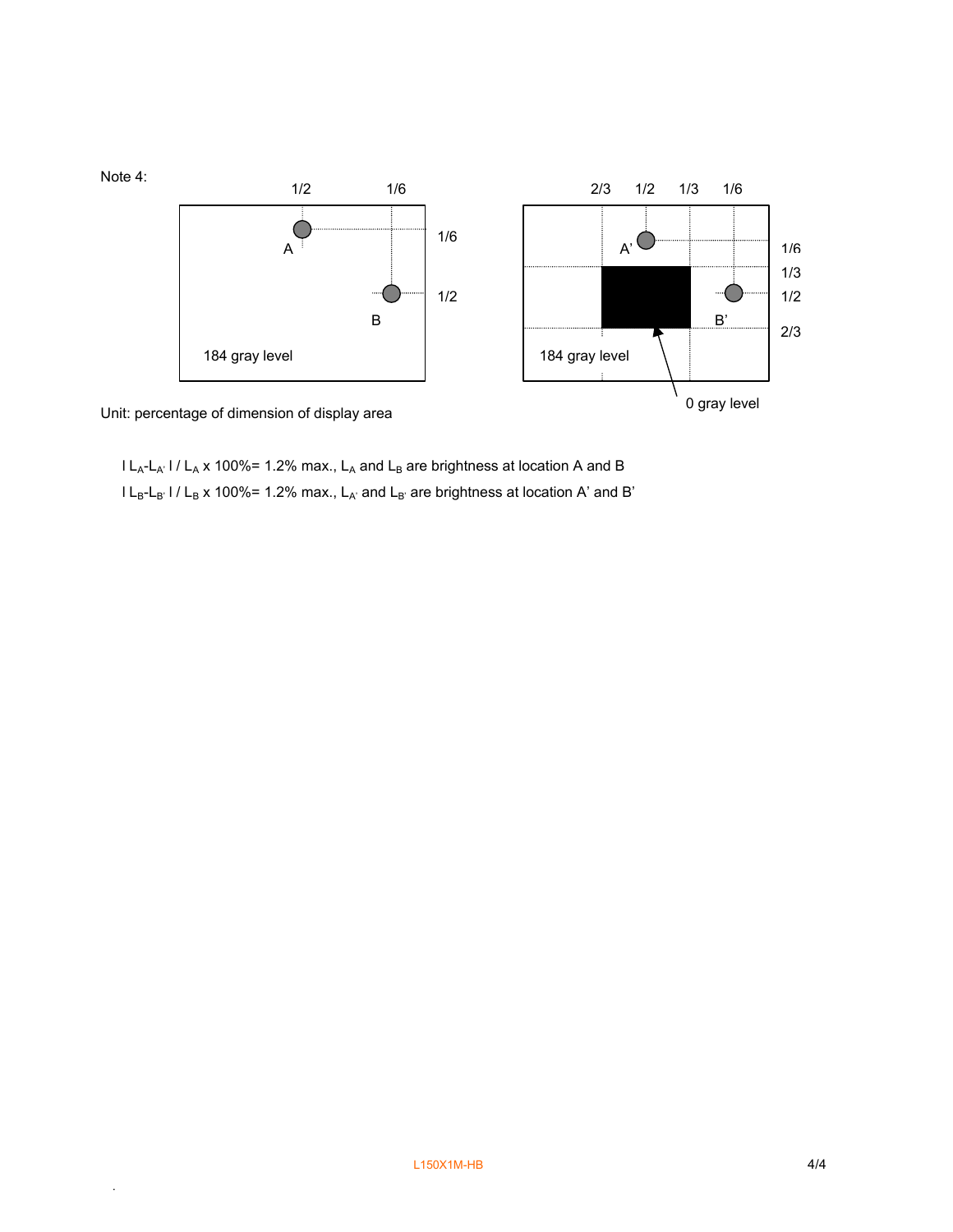## **2.2 Functional Block Diagram**

.

The following diagram shows the functional block of 15.0 inches Color TFT-LCD Module:

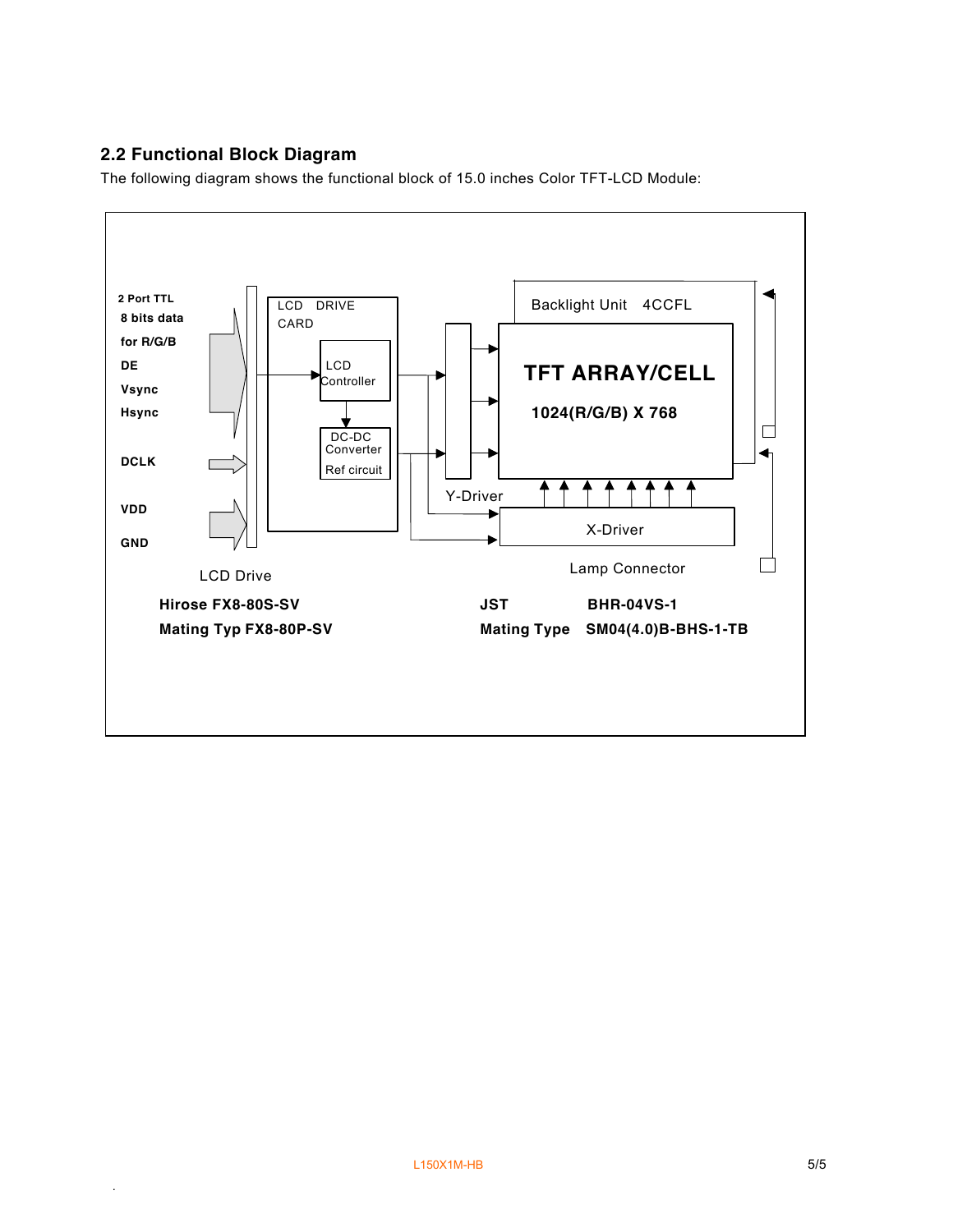#### **2.3 Optical Characteristics**

.

The optical characteristics are measured under stable conditions at 25℃ (Room Temperature):

| Item                                                | Unit                   | <b>Conditions</b>             | Min.                     | Typ.   | Max.  |
|-----------------------------------------------------|------------------------|-------------------------------|--------------------------|--------|-------|
| <b>Viewing Angle</b>                                | [degree]               | Horizontal<br>(Right)         | 50                       | 60(80) |       |
|                                                     | [degree]               | $CR = 10(5)$<br>(Left)        | 50                       | 60(80) |       |
| <b>CR: Contrast Ratio</b>                           | [degree]               | Vertical<br>(Up)              | 30                       | 40(50) |       |
|                                                     | [degree]               | $CR = 10(5)$<br>(Down)        | 50                       | 60(70) |       |
| Contrast ratio                                      |                        | <b>Normal Direction</b>       | 300                      | 400    |       |
| <b>Response Time</b>                                | [msec]                 | Raising Time Ton<br>(10%-90%) | $\overline{\phantom{a}}$ | 11     | 22    |
|                                                     | [msec]                 | Falling Time Toff<br>90%-10%) |                          | 24     | 48    |
|                                                     | [msec]                 | Raising + Falling             |                          | 35     | 70    |
| Color / Chromaticity                                |                        | Red x                         | 0.603                    | 0.633  | 0.663 |
| Coordinates (CIE)                                   |                        | Red y                         | 0.306                    | 0.336  | 0.366 |
|                                                     |                        | Green x                       | 0.264                    | 0.294  | 0.324 |
|                                                     |                        | Green y                       | 0.574                    | 0.604  | 0.634 |
|                                                     |                        | Blue x                        | 0.115                    | 0.145  | 0.175 |
|                                                     |                        | Blue y                        | 0.067                    | 0.097  | 0.127 |
| Color Coordinates (CIE) White                       |                        | White x                       | 0.283                    | 0.313  | 0.343 |
|                                                     |                        | White y                       | 0.299                    | 0.329  | 0.359 |
| <b>Brightness Uniformity</b>                        | [%]                    |                               | 75                       | 80     |       |
| White Luminance at<br>CCFL 6.0 mA<br>(center point) | $\lceil cd/m^2 \rceil$ |                               | 400                      | 450    |       |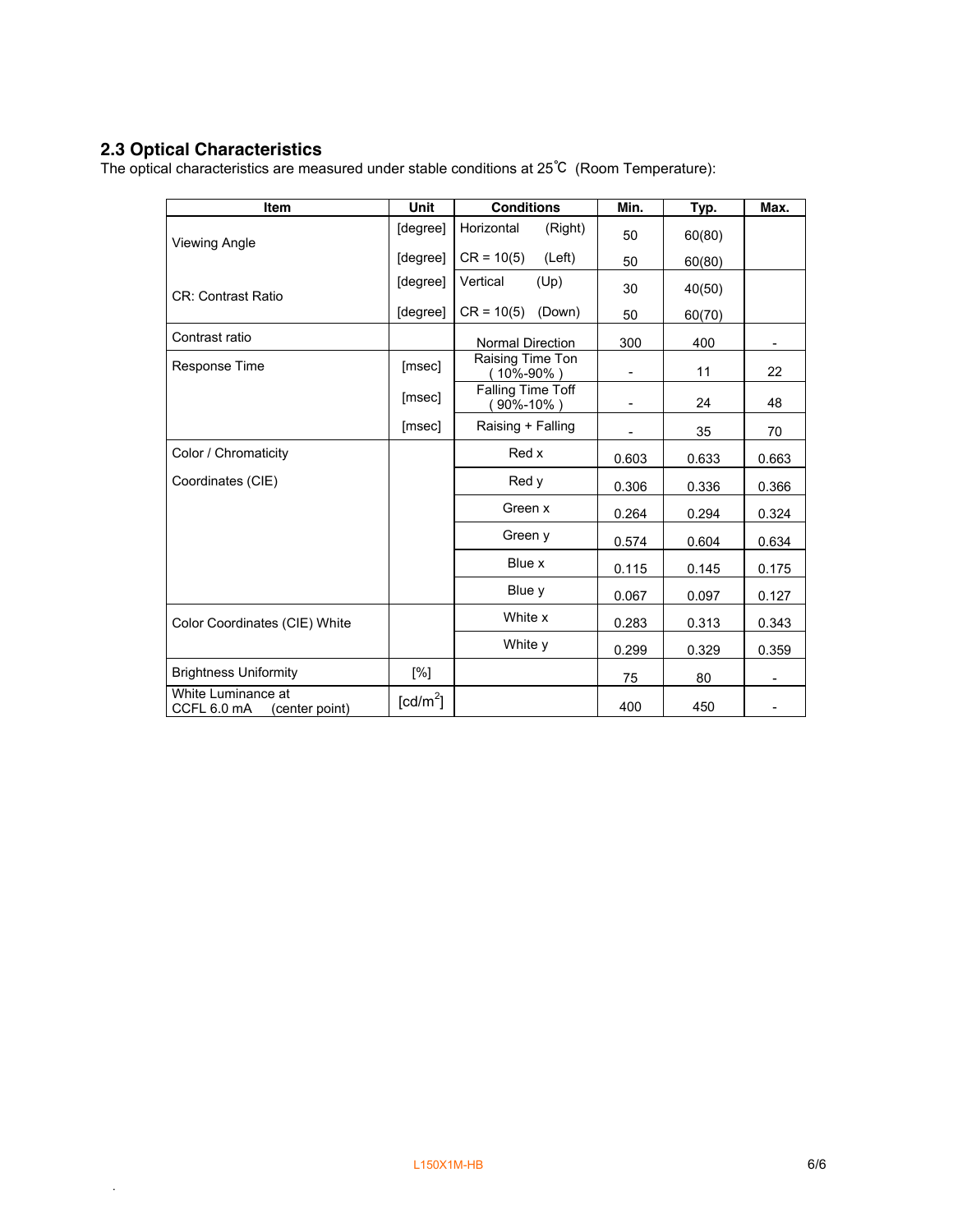#### **2.4Pixel format image**

.

Following figure shows the relationship of the input signals and LCD pixel format.

#### Even: RE0~RE7,GE0~GE7,BE0~BE7 Odd Even 1 2 1023 1024 1st Line  $G \mid B$  R  $|G|B$  $R|G|B|R|G$  $|G|B|R|G$  $\frac{1}{1}$ 768th Line  $\, {\bf B}$  $G \mid B$  $R | G | B | R$  $\, {\bf B}$  B  $R|G|B|R$ G G G

Odd : RO0~RO7,GO0~GO7,BO0~BO7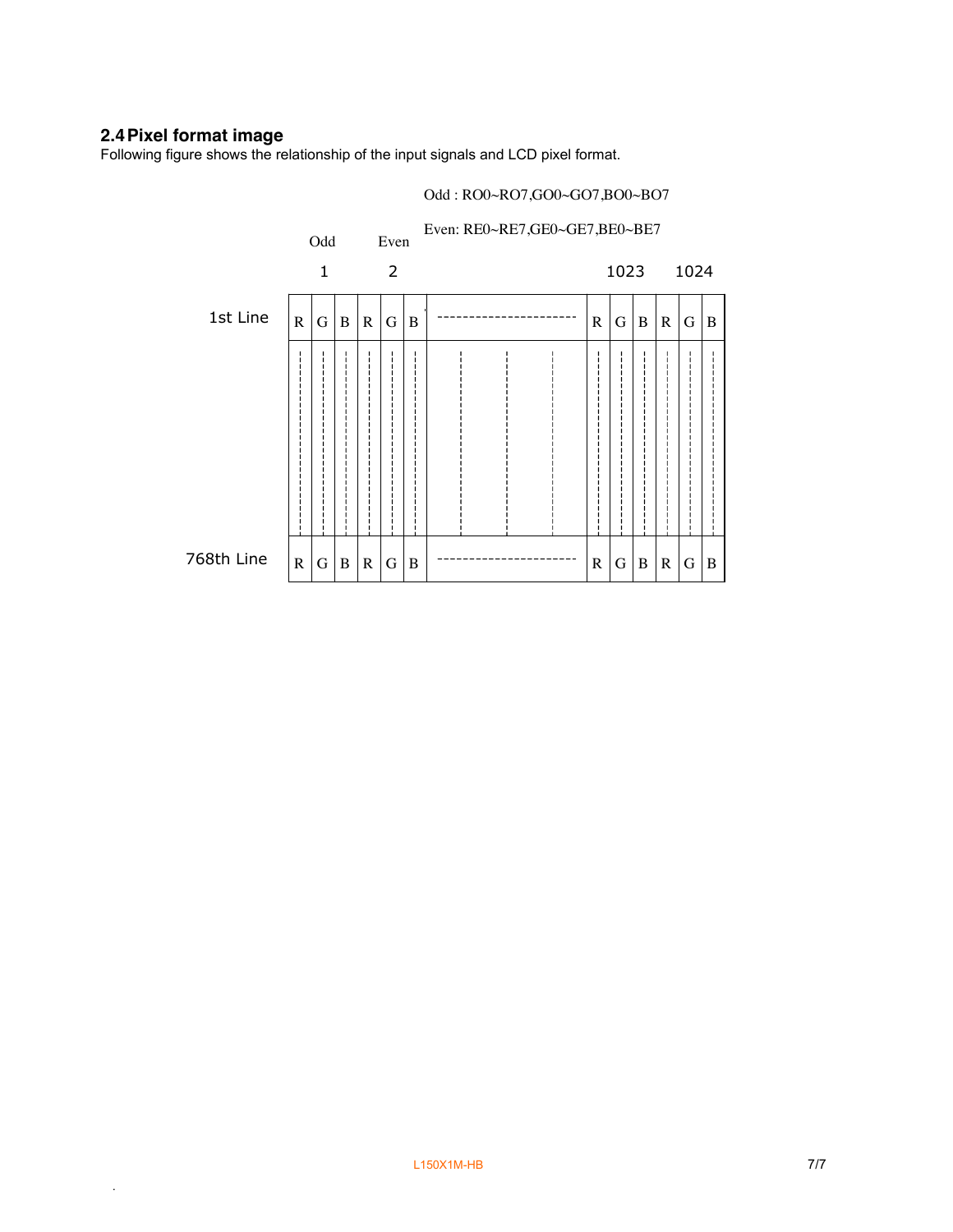# **3.0 Electrical characteristics**

# **3.1 Absolute Maximum Ratings**

Absolute maximum ratings of the module is as following:

| <b>Item</b>                  | Symbol       | Min      | Max    | Unit                         | <b>Conditions</b> |
|------------------------------|--------------|----------|--------|------------------------------|-------------------|
| Logic/LCD Drive Voltage      | VDD          | $-0.3$   | $+4.0$ | [Volt]                       |                   |
| <b>CCFL Inrush current</b>   | <b>ICFLL</b> | 6        |        | [mA]                         | Note 1            |
| <b>CCFL Current</b>          | <b>ICFL</b>  | 6        | 7.5    | [mA] rms                     |                   |
| <b>Operating Temperature</b> | TOP          | $\Omega$ | $+50$  | $\mathsf{I}^\circ\mathsf{C}$ | Note 2            |
| <b>Operating Humidity</b>    | <b>HOP</b>   | 20       | 85     | [%RH]                        | Note 2            |
| Storage Temperature          | TST          | -20      | $+60$  | $\mathsf{I}^\circ\mathsf{C}$ | Note 2            |
| <b>Storage Humidity</b>      | <b>HST</b>   | 5        | 95     | [%RH]                        | Note 2            |

#### **Note 1 : Duration=50 msec**

**Note 2 : Maximum Wet-Bulb should be 39**℃ **and No condensation.**

#### **3.2 Module Interface Connectors**

#### **3.2.1 Connector type**

| <b>Connector Name</b>             | Interface Connector  |
|-----------------------------------|----------------------|
| <b>Manufacturer</b>               | Hirose or compatible |
| <b>Type / Part Number</b>         | <b>FX8-80S-SV</b>    |
| <b>Mating Housing/Part Number</b> | <b>FX8-80P-SV</b>    |

## **3.2.2 Pin Configuration**

| Pin No.        | Symbol          | Description          | Pin No. | Symbol          | Description             |
|----------------|-----------------|----------------------|---------|-----------------|-------------------------|
|                | GND             | ground               | 41      | GND             | Ground                  |
| $\overline{2}$ | RO <sub>0</sub> | Red data 0(odd), LSB | 42      | GE <sub>0</sub> | Green data 0(even), LSB |
| 3              | RO1             | Red data 1(odd)      | 43      | GE1             | Green data 1(even)      |
| 14             | RO2             | Red data 2(odd)      | 44      | GE <sub>2</sub> | Green data 2(even)      |
| 5              | RO <sub>3</sub> | Red data 3(odd)      | 45      | GE <sub>3</sub> | Green data 3(even)      |
| 6              | GND             | Ground               | 46      | <b>GND</b>      | Ground                  |
|                | RO4             | Red data 4(odd)      | 47      | GE4             | Green data 4(even)      |
| 8              | RO <sub>5</sub> | Red data 5(odd)      | 48      | GE <sub>5</sub> | Green data 5(even)      |
| 9              | RO <sub>6</sub> | Red data 6(odd)      | 49      | GE <sub>6</sub> | Green data 6(even)      |
| 10             | RO7             | Red data 7(odd), MSB | 50      | GE7             | Green data 7(even), MSB |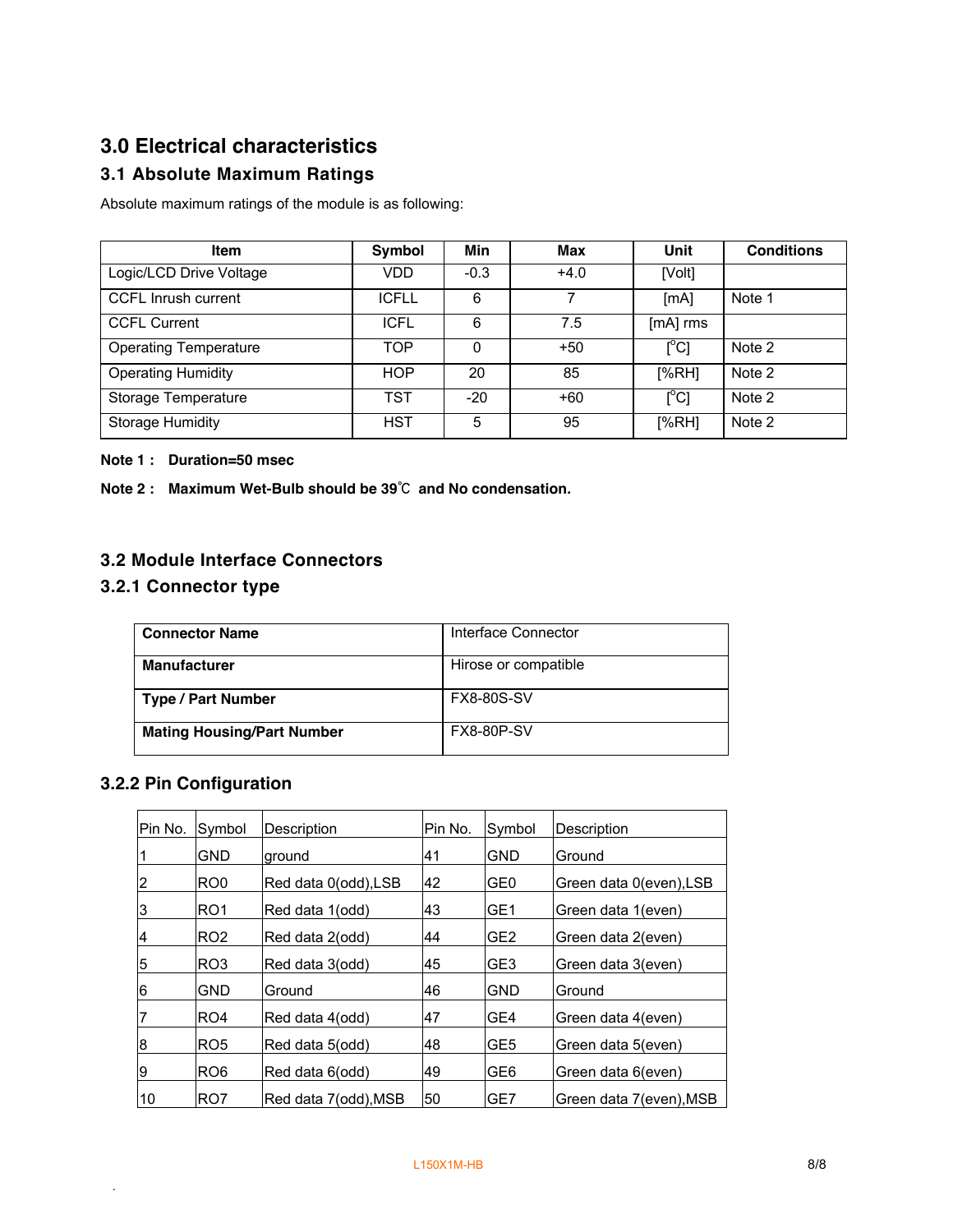| 11 | <b>GND</b>      | Ground                 | 51 | <b>GND</b>      | Ground                         |
|----|-----------------|------------------------|----|-----------------|--------------------------------|
| 12 | GO <sub>0</sub> | Green data 0(odd),LSB  | 52 | BE0             | Blue data 0(even), LSB         |
| 13 | GO1             | Green data 1(odd)      | 53 | BE <sub>1</sub> | Blue data 1(even)              |
| 14 | GO2             | Green data 2(odd)      | 54 | BE2             | Blue data 2(even)              |
| 15 | GO <sub>3</sub> | Green data 3(odd)      | 55 | BE3             | Blue data 3(even)              |
| 16 | <b>GND</b>      | Ground                 | 56 | <b>GND</b>      | Ground                         |
| 17 | GO4             | Green data 4(odd)      | 57 | BE4             | Blue data 4(even)              |
| 18 | GO <sub>5</sub> | Green data 5(odd)      | 58 | BE <sub>5</sub> | Blue data 5(even)              |
| 19 | GO <sub>6</sub> | Green data 6(odd)      | 59 | BE <sub>6</sub> | Blue data 6(even)              |
| 20 | GO7             | Green data 7(odd), MSB | 60 | BE7             | Blue data 7(even), MSB         |
| 21 | <b>GND</b>      | Ground                 | 61 | <b>GND</b>      | Ground                         |
| 22 | BO <sub>0</sub> | Blue data 0(odd), LSB  | 62 | <b>GND</b>      | Ground                         |
| 23 | BO <sub>1</sub> | Blue data 1(odd)       | 63 | <b>DCLK</b>     | Data input clock               |
| 24 | BO <sub>2</sub> | Blue data 2(odd)       | 64 | <b>GND</b>      | Ground                         |
| 25 | BO <sub>3</sub> | Blue data 3(odd)       | 65 | <b>GND</b>      | Ground                         |
| 26 | <b>GND</b>      | Ground                 | 66 | <b>HSYNC</b>    | Horizontal sync signal         |
| 27 | BO <sub>4</sub> | Blue data 4(odd)       | 67 | <b>GND</b>      | Ground                         |
| 28 | BO <sub>5</sub> | Blue data 5(odd)       | 68 | <b>GND</b>      | Ground                         |
| 29 | BO <sub>6</sub> | Blue data 6(odd)       | 69 | DE              | Data enable signal             |
| 30 | BO <sub>7</sub> | Blue data 7(odd), MSB  | 70 | <b>VSYNC</b>    | Vertical sync signal           |
| 31 | GND             | Ground                 | 71 | <b>VDD</b>      | Power supply +3.3V             |
| 32 | RE <sub>0</sub> | Red data 0(even), LSB  | 72 | VDD             | Power supply +3.3V             |
| 33 | RE1             | Red data 1(even)       | 73 | VDD             | Power supply +3.3V             |
| 34 | RE <sub>2</sub> | Red data 2(even)       | 74 | VDD             | Power supply +3.3V             |
| 35 | RE3             | Red data 3(even)       | 75 | VDD             | Power supply +3.3V             |
| 36 | <b>GND</b>      | Ground                 | 76 | <b>NC</b>       | No connection                  |
| 37 | RE4             | Red data 4(even)       | 77 | <b>NC</b>       | No connection                  |
| 38 | RE <sub>5</sub> | Red data 5(even)       | 78 |                 | Reserved Reserved for MFG test |
| 39 | RE <sub>6</sub> | Red data 6(even)       | 79 | <b>NC</b>       | No connection                  |
| 40 | RE7             | Red data 7(even), MSB  | 80 | GND             | Ground                         |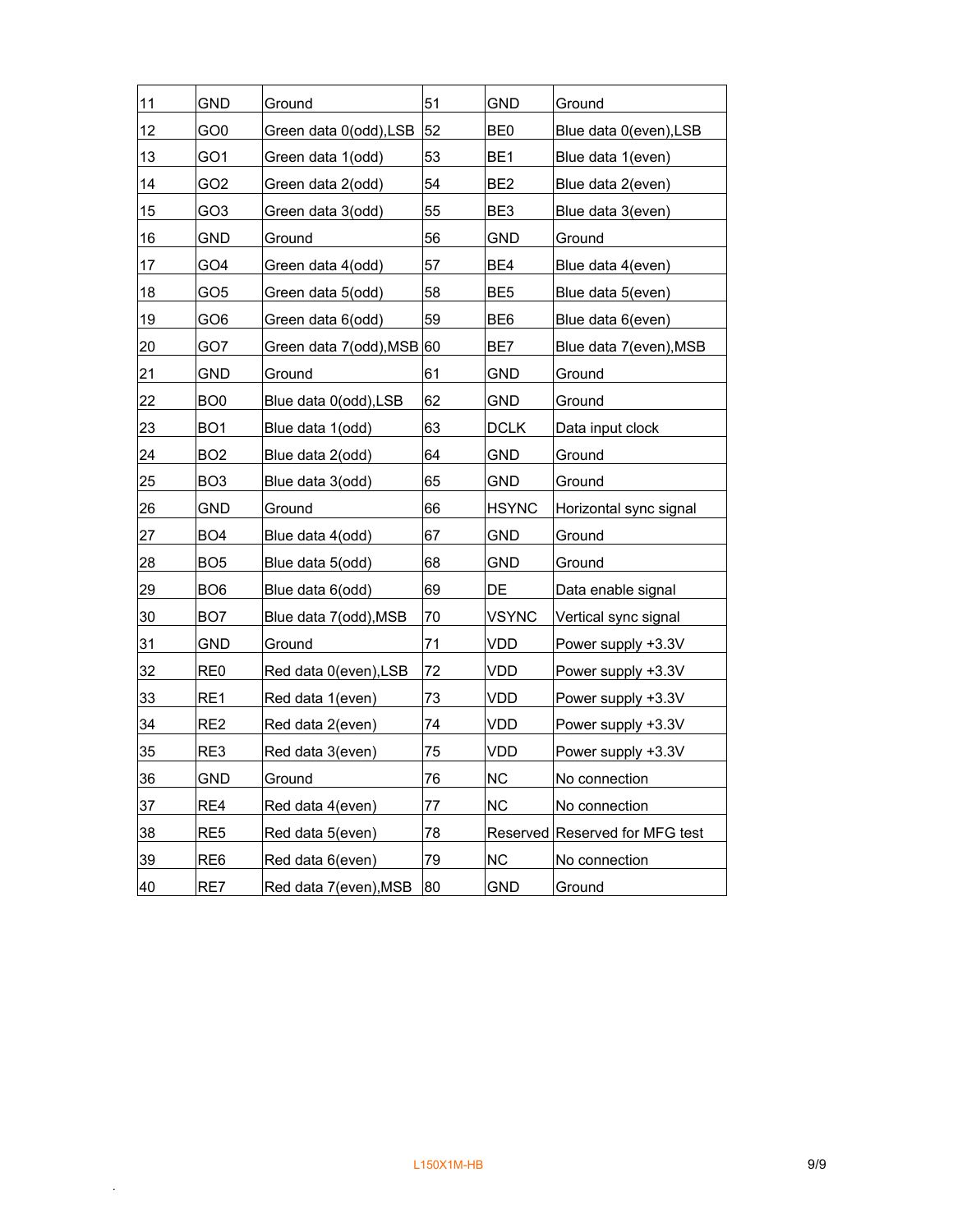## **3.3 Backlight Connectors**

## **3.3.1 Connector type**

| <b>Connector Name / Designation</b> | For Lamp Connector  |
|-------------------------------------|---------------------|
| <b>Manufacturer</b>                 | JST or compatible   |
| <b>Type / Part Number</b>           | <b>BHR-04VS-1</b>   |
| <b>Mating Type / Part Number</b>    | SM04(4.0)B-BHS-1-TB |

## **3.3.2 Pin Configuration**

| <b>Pin</b> | Symbol     | Description       |  |  |
|------------|------------|-------------------|--|--|
|            | lнv        | Lamp High Voltage |  |  |
| 2          | ۱LV        | Lamp Low Voltage  |  |  |
| 3          | <b>NC</b>  | No connection     |  |  |
|            | <b>GND</b> | Ground            |  |  |

## **3.4 Signal Electrical Characteristics**

Each signal characteristics are as follows;

| <b>Item</b>                    | Symbol | Min    | <b>Typ</b> | <b>Max</b> | Unit |
|--------------------------------|--------|--------|------------|------------|------|
| <b>LCD Drive</b><br>voltage    | VDD    | $+3.0$ | $+3.3$     | $+3.6$     | [V]  |
| "High" input signal<br>voltage | Vih    | 2.0    | -          |            | [V]  |
| "Low" input signal<br>voltage  | Vil    | -      |            | 0.8        | [V]  |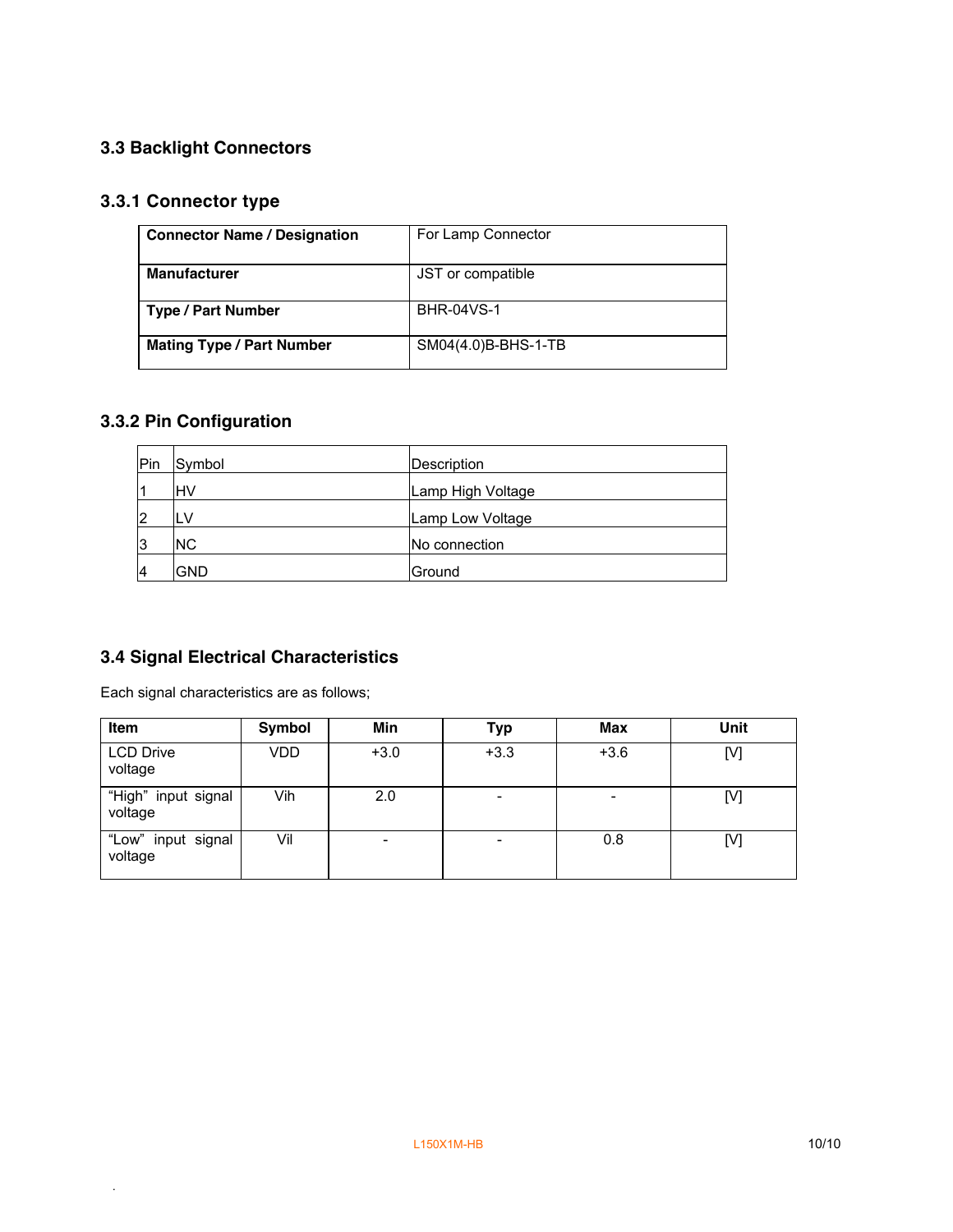### **3.5 Interface Timings 3.5.1 Timing Characteristics**

| Signal          | <b>Item</b>    | Symbol       | <b>MIN</b>     | <b>TYP</b>        | <b>MAX</b> | Unit         |
|-----------------|----------------|--------------|----------------|-------------------|------------|--------------|
| <b>DCLK</b>     | Frequency      | 1/TDCLK      |                | 32.5              | 40.0       | <b>MHz</b>   |
|                 | Period         | <b>TDCLK</b> | 25             | 30.8              |            | ns           |
|                 | High time      | <b>TCH</b>   | 0.4            | 0.5               | 0.6        | <b>TDCLK</b> |
|                 | Low time       | <b>TCL</b>   | 0.4            | 0.5               | 0.6        | <b>TDCLK</b> |
| <b>DATA</b>     | Setup time     | <b>TDS</b>   | 5              |                   |            | ns           |
|                 | Hold time      | <b>TDH</b>   | 5              | -                 |            | ns           |
| Data Enable     | Setup time     | <b>TES</b>   | 5              |                   |            | ns           |
|                 | Hold time      | TEH          | 5              |                   |            | ns           |
| Horizontal sync | Frequency      | 1/TH         |                | 48                | 60         | <b>KHz</b>   |
|                 | Pulse width    | <b>THP</b>   | $\overline{2}$ | 68                |            | <b>TDCLK</b> |
| Horizontal      | Back-porch     | <b>THB</b>   |                | 80                |            | <b>TDCLK</b> |
| Signal          | Display period | <b>THD</b>   | 512            | 512               | 512        | <b>TDCLK</b> |
|                 | Front-porch    | <b>THF</b>   | 0              | $12 \overline{ }$ |            | <b>TDCLK</b> |
| Vertical sync   | Frequency      | 1/TV         |                | 60                | 75         | Hz           |
|                 | Pulse width    | <b>TVP</b>   | 1              | 6                 |            | TH           |
| Vertical        | Back-porch     | <b>TVB</b>   | 7              | 29                | 64         | TH           |
| Signal          | Display period | <b>TVD</b>   | 768            | 768               | 768        | TH           |
|                 | Front-porch    | <b>TVF</b>   |                | 3                 |            | <b>TH</b>    |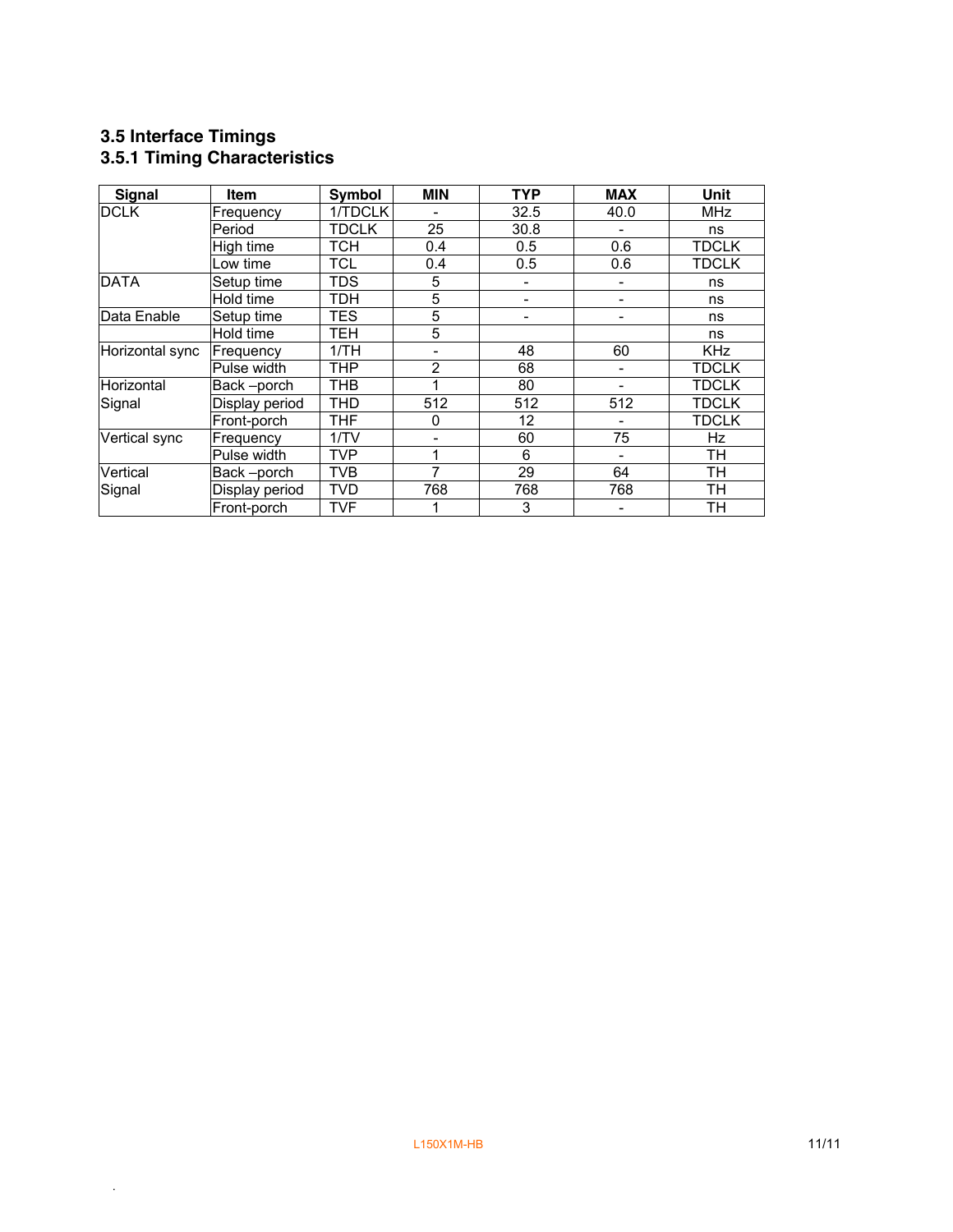## **3.5.2 Timing Definition**



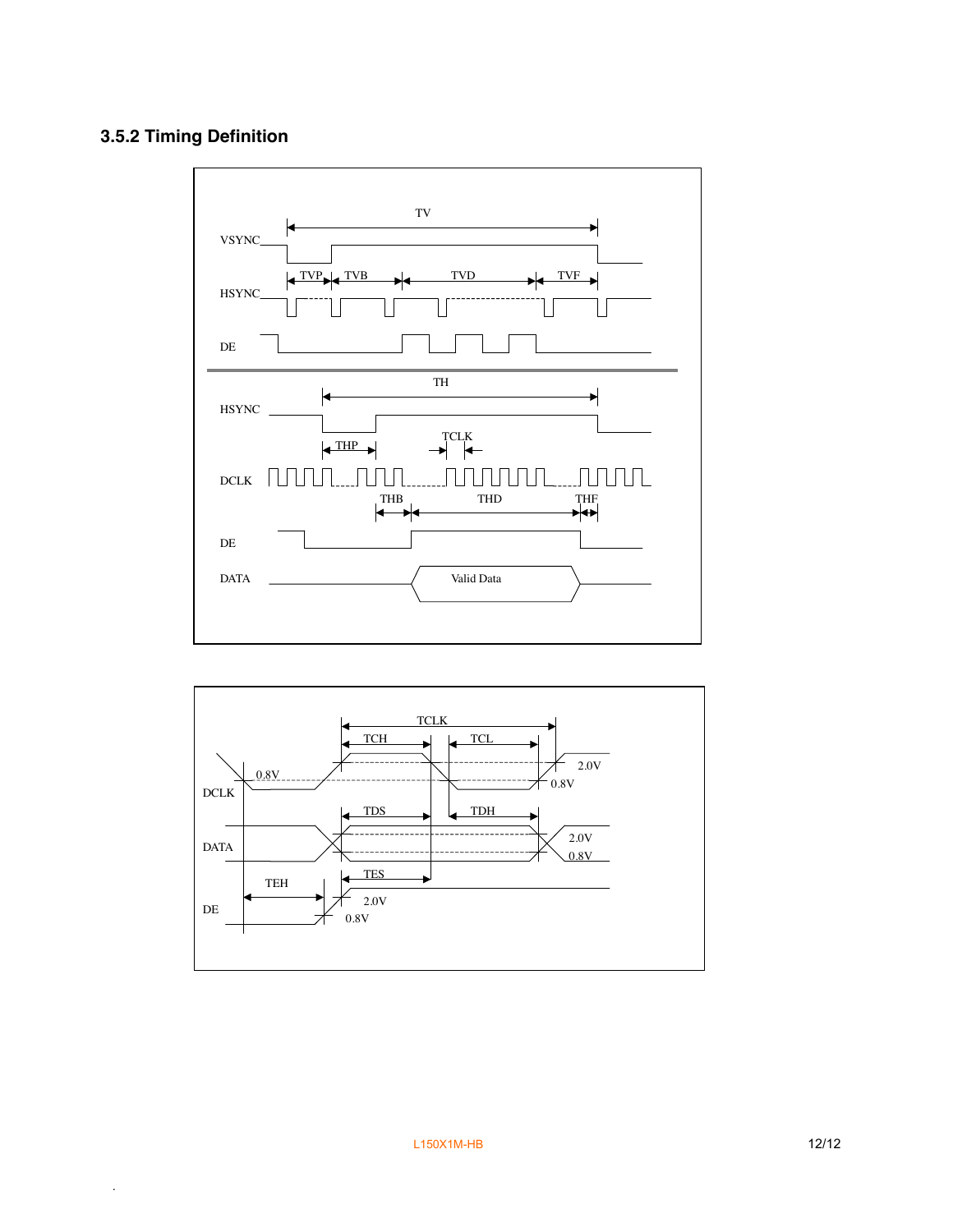## **3.6 Power Consumption**

Input power specifications are as follows;

| Symbol       | <b>Parameter</b>               | Min | <b>Typ</b> | Max | <b>Units</b> | <b>Condition</b>            |
|--------------|--------------------------------|-----|------------|-----|--------------|-----------------------------|
| <b>VDD</b>   | <b>LCD Drive Voltage</b>       | 3.0 | 3.3        | 3.6 | [V]          |                             |
| <b>IDD</b>   | <b>LCD Drive Current</b>       |     | 600        | 700 | [mA]         | VDD=3.3v, All Black Pattern |
| <b>PDD</b>   | LCD Drive power<br>consumption |     | 2.0        | 2.3 | [Watt]       | VDD=3.3v, All Black Pattern |
| VDDrp        | Allowable                      |     |            | 100 | [mV]         |                             |
|              | LCD Drive Ripple<br>Voltage    |     |            |     | $p-p$        |                             |
| <b>VDDns</b> | Allowable                      |     |            | 100 | [mV]         |                             |
|              | LCD Drive Ripple               |     |            |     | $p-p$        |                             |
|              | <b>Noise</b>                   |     |            |     |              |                             |

### **3.7 Power ON/OFF Sequence**

.

VDD power and lamp on/off sequence is as follows. Interface signals are also shown in the chart.

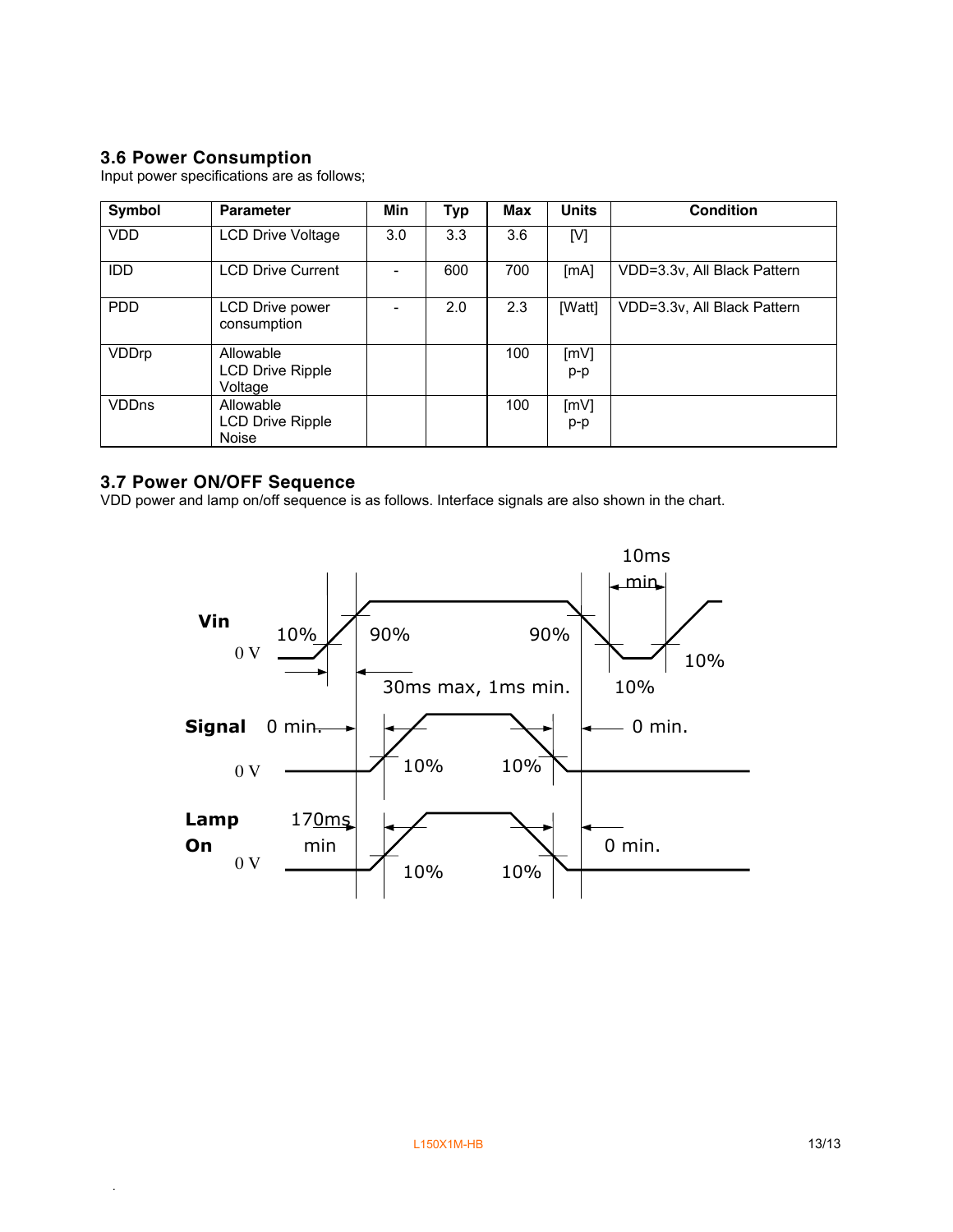# **4.0 Backlight Characteristics**

#### **4.1 Signal for Lamp connector**

| Pin # | signal Name       |
|-------|-------------------|
|       | Lamp High Voltage |
| 2     | Lamp High Voltage |
| 3     | No Connection     |
|       | Ground            |

#### **4.2 Parameter guide line for CCFL Inverter**

| <b>Symble</b>                                         | <b>Parameter</b>                             | Min                      | <b>Typ</b> | Max            | <b>Units</b>                 | <b>Condition</b>               |
|-------------------------------------------------------|----------------------------------------------|--------------------------|------------|----------------|------------------------------|--------------------------------|
| (L255)                                                | White Luminance                              | 400                      | 450        |                | $\textsf{[cd/m}^2\textsf{]}$ | $(Ta=25^{\circ}C)$             |
| <b>ISCFL</b>                                          | CCFL standard current                        | 5.5                      | 6.0        |                | [mA]<br>rms                  | $(Ta=25^{\circ}C)$             |
| <b>IRCFL</b>                                          | CCFL operation range                         | ۰                        | 6.0        | 6.5            | [MA]<br>rms                  | $(Ta=25^{\circ}C)$             |
| <b>ICFL</b>                                           | <b>CCFL Inrush current</b>                   | $\overline{\phantom{a}}$ | 6.0        | $\overline{7}$ | [MA]                         | Note 1                         |
| fCFL                                                  | <b>CCFL Frequency</b>                        | 40                       | 50         | 60             | [KHz]                        | $(Ta=25^{\circ}C)$<br>Note 2   |
| <b>VICFL</b><br>$(0^{\circ}C)$                        | <b>CCFL Ignition Voltage</b>                 |                          |            | 1250           | [Volt]<br>rms                | $(Ta = 0^{\circ}C)$<br>Note 4  |
| <b>VICFL</b><br>$(25^{\circ}\text{C})$<br>(reference) | <b>CCFL Ignition Voltage</b>                 |                          |            | 950            | [Volt]<br>rms                | $(Ta = 25^{\circ}C)$<br>Note 4 |
| <b>VCFL</b>                                           | <b>CCFL Discharge Voltage</b><br>(Reference) | 585                      | 650        | 715            | [Volt]<br>rms                | $(Ta=25^{\circ}C)$<br>Note 3   |
| <b>PCFL</b>                                           | <b>CCFL Power consumption</b>                | 12                       | 14.3       | 17.2           | [Watt]                       | $(Ta=25^{\circ}C)$<br>Note 3   |

Note 1: Duration=50 [msec]

.

.

Note 2: CCFL Frequency should be carefully determined to avoid interference between inverter and TFT LCD Note 3: Calculator value for reference (ICFL×VCFL=PCFL)

Note 4: CCFL inverter should be able to give out a power that has a generating capacity of over 1350 voltage. Lamp units need 1350 voltage minimum for ignition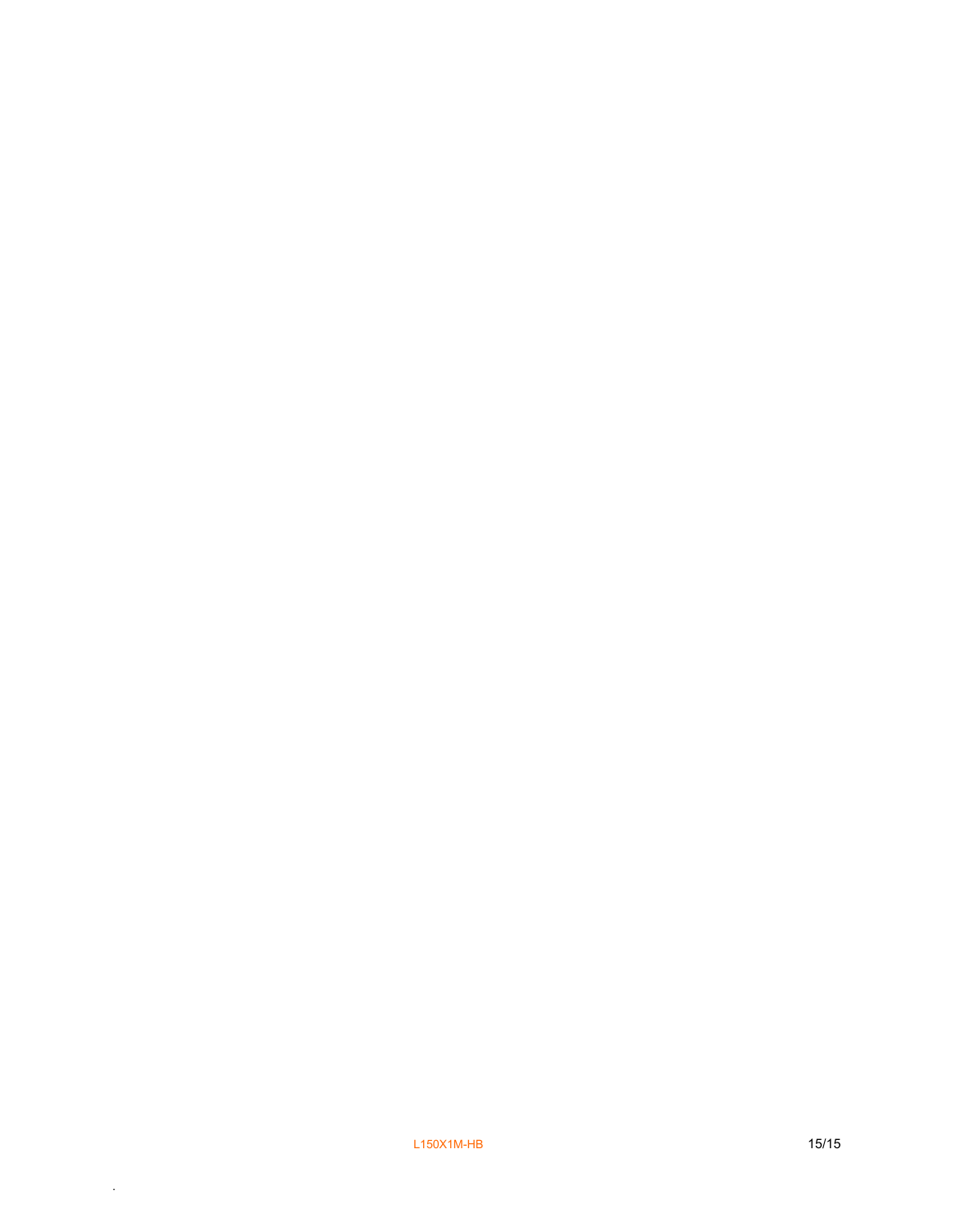